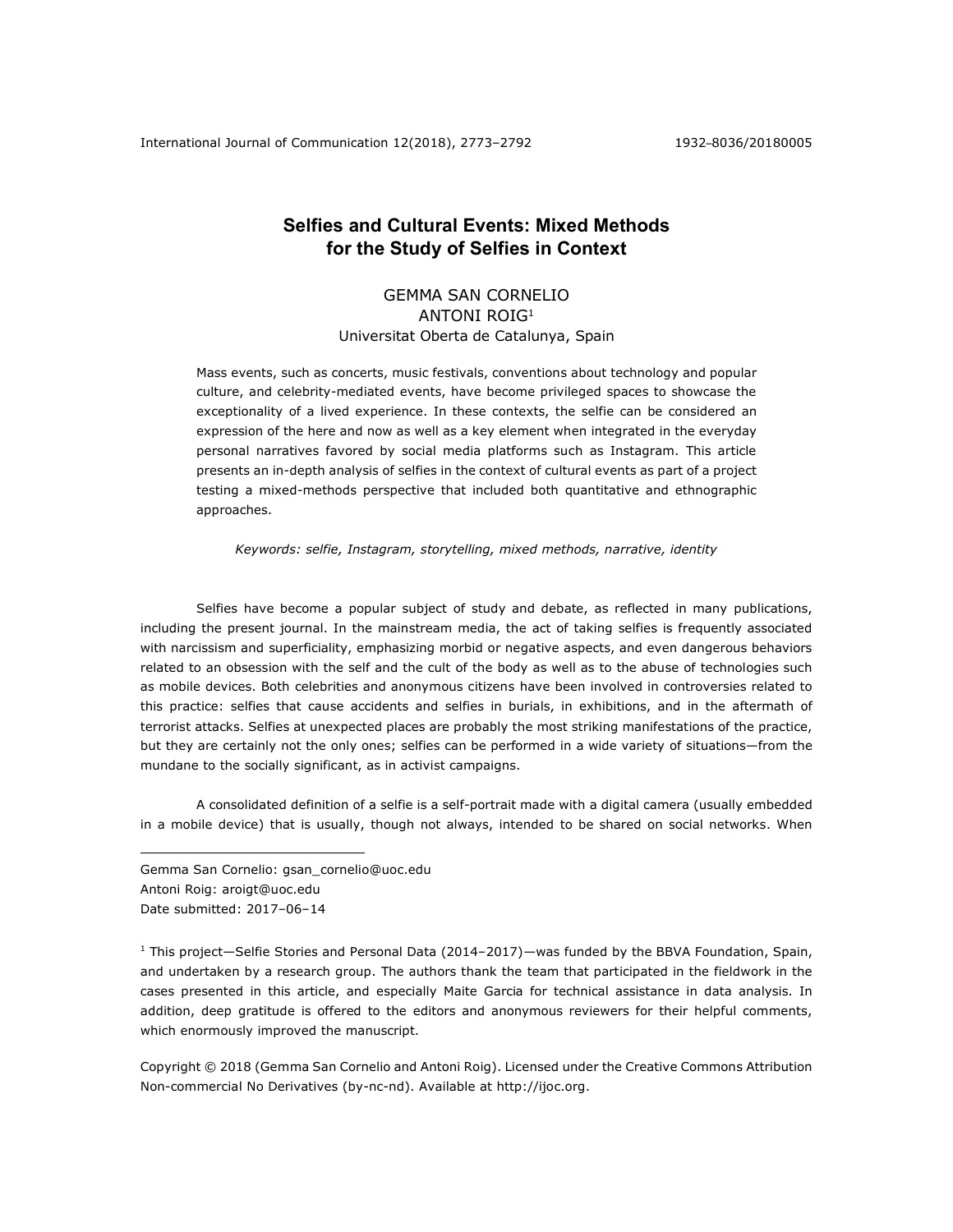1

holding the camera, a certain type of framing predominates, similar to what was previously called an ego shot (self-shot with a digital camera) but a bit more exaggerated or even distorted because of the short distance between the lens and the subject. Today selfies are part of the contemporary visual culture based on practices facilitated by social networks and digital photography (Gómez-Cruz, 2012).

#### **Academic Approaches to the Research of Selfies**

Although the topic is quite recent, it is interesting to observe how research on the selfie phenomenon has evolved. Some studies have been founded on a quantitative methodology in which large data sets are created that collect selfies and analyze the images' formal aspects. This involves, for instance, identifying predominant colors in the pictures and the use of filters (Zarrella, 2014) or the connections of selfies to conventions of professional photographic portraiture (Bruno, Gabriele, Bertamini, & Tasso, 2014). An important contribution to this line research is "Selfiecity" (Tifentale & Manovich, 2015), a project directed by Lev Manovich that uses cultural analytic techniques of big data analysis combined with a manual characterization (using the Mechanical Turk procedure). The project analyzed a large set of photographs (120,000 selfies) published on Instagram and located in four cities: Berlin, Moscow, Sao Paulo, and New York. Despite the fact that one of the aims of the project was a reconfiguration of the field of digital humanities (thus exploring new questions and theoretical concepts related to digital culture on a global scale), some of the outcomes published on the project website are of a sociodemographic and descriptive nature.<sup>2</sup> This approach has been criticized by some scholars, because all the images are detached from their context (of production or publishing) and put in a vast database as isolated objects. According to Elisabeth Losh (2015), the research "perpetuates the stereotype of the independent and autonomous self as isolated media creator and media subject in the cultural imaginary of personal consumer electronics and ignores how people are embedded in complex rhetorical situations" (p. 1649).

The Selfiecity database has nevertheless been useful for scholars interested in exploring the formal aspects of selfies. Bruno, Bertamini, and Protti (2015) analyzed 3,200 selfies and established two selfietaking styles: "standard" (photograph of the selfie-taker) and "mirror" (photograph of a mirror reflection of the selfie-taker). The authors explain that the standard style reveals a left-cheek bias and the mirror style reveals a right-cheek bias. They argue that side bias in taking selfies might involve psychobiological issues but also the influence of art history—and more specifically, traditional portraiture of the 15th to 19th centuries (Bruno et al., 2015, p. 1). This connection with art history is present in other research on selfies that undertakes classifications based on the history of portraiture in the visual arts. In our view, looking for a remote genealogy of selfies on art and photography to legitimate the practice as a cultural manifestation is inadequate, because it does not consider the social, economic, and political contexts in which such portraits were created when comparing them with selfies. An alternative genealogy for selfies is provided by Gómez and Thornham (2015), who relate selfies with chats and other previous forms of interactive communication rather than with visual communication. In other words, contemplating the formal features of a portrait—that is, the image—without the context does not deepen our understanding of the details of the practice.

 $2$  This includes information about age, gender, and facial expression that define such photographs as portraits (such as the inclination of the head or the presence or absence of a smile in the image).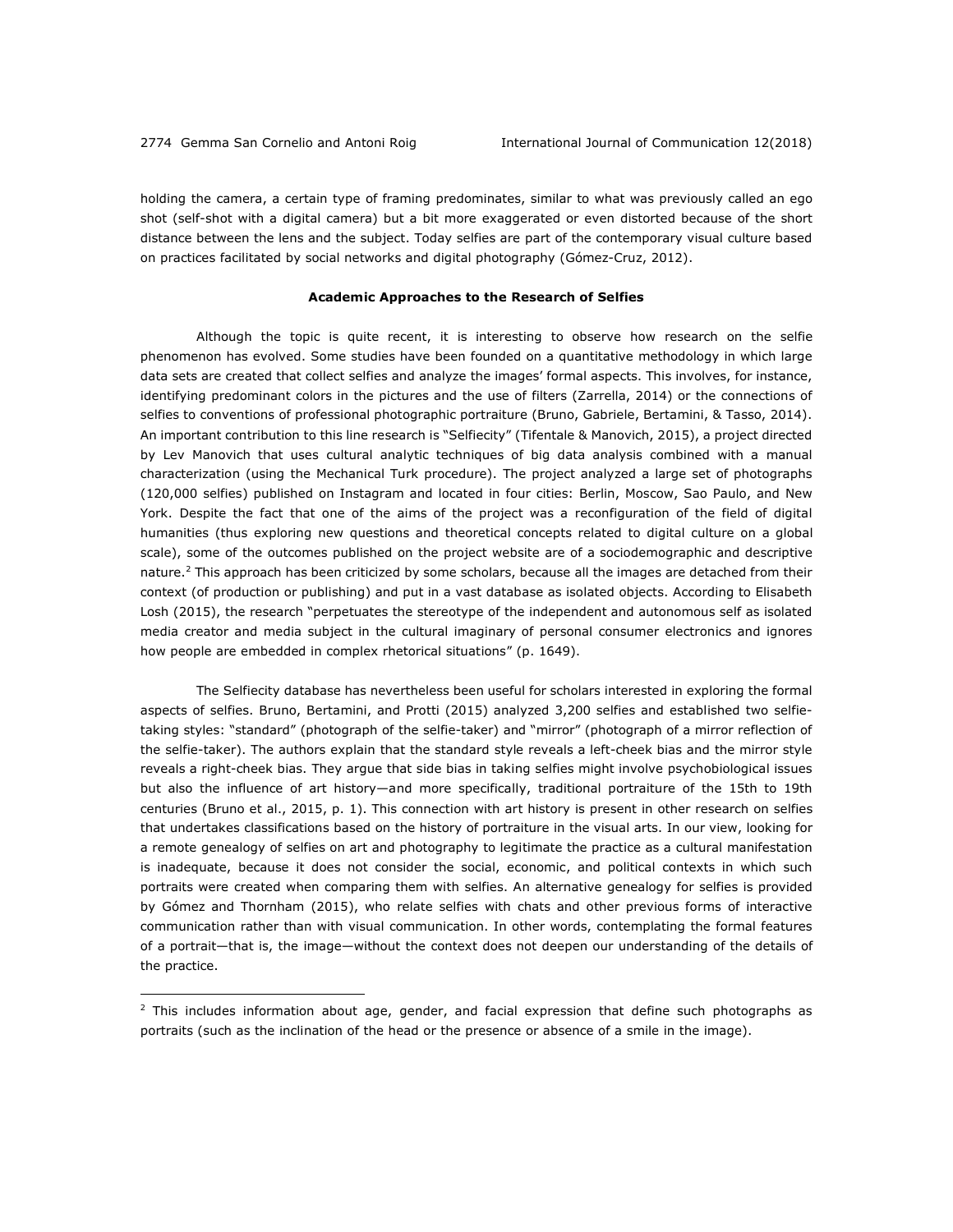<u>.</u>

Gunthert (2015) has contributed a cultural history of selfies, relating them to the Polaroid culture and more recent digital photography practices that are produced in conditions comparable to those in which selfies are produced. In any case, from a visual art perspective, the selfie is conceptually connected more to contemporary images that document the private and social lives of artists such as Nan Goldin and Cindy Sherman than to the classic idea of portraiture in visual arts, such as painting, sculpture, or even photography. Moreover, some artists, such as Joan Fontcuberta and Richard Prince, have dealt with the subject of the selfie in their photographic works.<sup>3</sup>

Some initial research on selfies came from the field of psychology, focusing on issues such as narcissism, as can be observed in Gabriel (2014) and in the work of Twenge and Campbell (2009), who detect high rates of narcissism among teenagers. Narcissism is a feature attributed to selfie-takers in, for example, Halpern, Valenzuela, and Katz (2016), who analyze how taking selfies reinforces narcissistic people and how narcissistic types take more selfies. Nevertheless, it is not clear from the study what happens to subjects who are not narcissists (from a medical point of view) and make intensive use of selfies. A stimulating contribution to the discussion on narcissism in selfies has been posed by Goldberg (2017), who analyzes the original myth of Narcissus from a queer perspective (and its connection with nonnormative forms of gender and sexuality). He provides a radically different viewpoint on the topic, highlighting the capability of narcissism per se as a political potential to break with normativity. He writes:

Insofar as the normal or normative (i.e. the non-queer) requires an interest in and desire for different others, a narcissist/homosexual without desire for the other is essentially a failed subject. This might help to explain why women are so frequently the target of accusations of selfie narcissism. (p. 6)

From a gender standpoint, Anne Burns's (2015) research involves discourse analysis of selfies published in popular media and in the online comments generated by selfies. She concludes that the "selfie is discursively constructed as a gendered practice, which enables it to be devalued through an assumed association with feminine vanity and triviality" (p. 1718). In the examples provided by the author, performing selfies is also considered a depreciation of subjects' own identities, and selfie-takers (mainly young people and women) are blamed for their own objectification. Elisabeth Losh (2015) argues:

A feminist selfie theory might suggest that individuals do not float free in a loose matrix of voluntary social relations. Instead, the selfie as genre serves as a means for disciplining the body, quantifying the self, marking time, and regulating the value of affective labor. (p. 1653)

Losh acknowledges the conflicting interpretations of the meaning of selfies for (especially young) women in a sense that both empowerment and discipline are modalities that are strongly gendered around the selfie. On one hand, the body may be disciplined by particular selfie poses, such as distorting "duck lips"; on the

 $3$  This work is not devoid of controversy, with legal and moral questions and issues of authorship. Prince has been in the spotlight because he organized an exhibition composed entirely of photographs of different authors taken from Instagram without permission.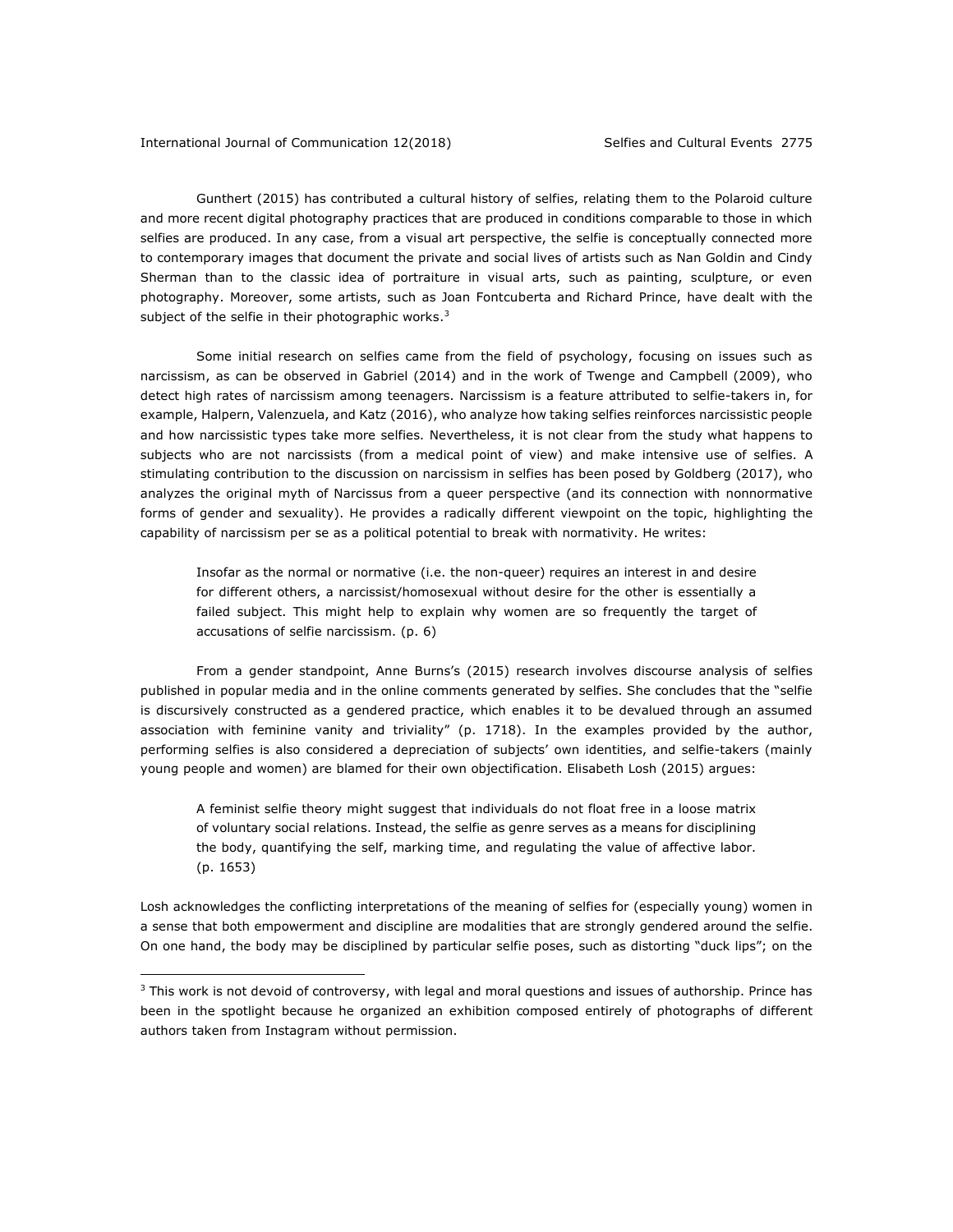other hand, it is important to resist overly simple emancipatory narratives that conflate use of a selfdocumenting technology with self-awareness (p. 1653).

From the perspectives of communication theory and cultural studies, a body of research on the use of selfies for social issues has been produced. The practice of selfies is challenging the widespread idea of selfies as individualistic or narcissistic, emphasizing values and positive aspects. Examples include the #unselfie movement, which became popular in 2014 and suggested taking a selfie related to a social cause, and campaigns such as #meninhijab, which encourages men to support Muslim women by taking a selfie wearing the hijab. These kinds of uses related to selfies have been examined and collected in works such as *Selfie Citizenship*, a volume edited by Adi Kuntsman (2017) that includes case studies on the use of selfies from an activist point of view—that is, a practice that enables acts of citizenship. Another relevant contribution is the Special Section published in 2015 by the *International Journal of Communication* entitled "Selfies," which includes studies on various aspects of the selfie as cultural artifact and social practice. The section was edited by Theresa Senft and Nancy Baym (2015), pioneering researchers in Internet studies and promoters of a Facebook group of selfie researchers that fosters and consolidates research on selfies. According to the editors, "a selfie is a way of speaking and an object to which actors (both human and nonhuman) respond" (p. 1589). The articles address three aspects of selfies: first, how the selfie can speak about what different cultures value, dismiss, or contest; second, how this expression is configured by factors such as age, race, gender, sexuality, class, power, access, language, faith, nation, and history; and finally, how selfies flow and facilitate debates around meaning, affect, and representation (p. 1589). In addition to the contributions of Burns (2015) and Losh (2015) are works that focus on topics such as the practice of taking selfies in the slums of Brazil (Nemer & Freeman, 2015), the controversy of taking selfies at funerals (Meese, Gibbs, & Kohn, 2015), and nonconventional images of breast-feeding (Boon & Pentney, 2015).

In sum, some of the academic approaches toward and discourses surrounding selfies are divergent (narcissistic vs. socially engaged), and others reveal different angles that are potentially complementary. We maintain that selfies cannot be researched as self-contained objects, detached from other types of practices of publishing and sharing personal content on social media. In other words, selfies on social media and Internet platforms belong to users who produce different types of contents and communications that make sense of them as a whole. We recommend an analysis of selfies in this continuum to understand the role of selfies as a personal story and within a personal narrative. This approach became the goal of the two-year Selfie Stories and Personal Data project, which used Instagram as the main field site.

#### **Selfies as Narratives**

Our starting point is the notion that the selfie is part of a personal or a collective narrative (Vivienne & Burgess, 2013) on social media. We consider that selfies are not isolated images; they are communicative objects embedded in personal narratives that circulate in social media. They are more than just images or representations (Gómez & Thornham, 2015), because they include social and conversational features when they are shared in social media. Thus, the contextual information of the selfie (the descriptive caption, the hashtags, the mentions, or the moment in time when it is made public) becomes essential in the shaping of the personal narrative.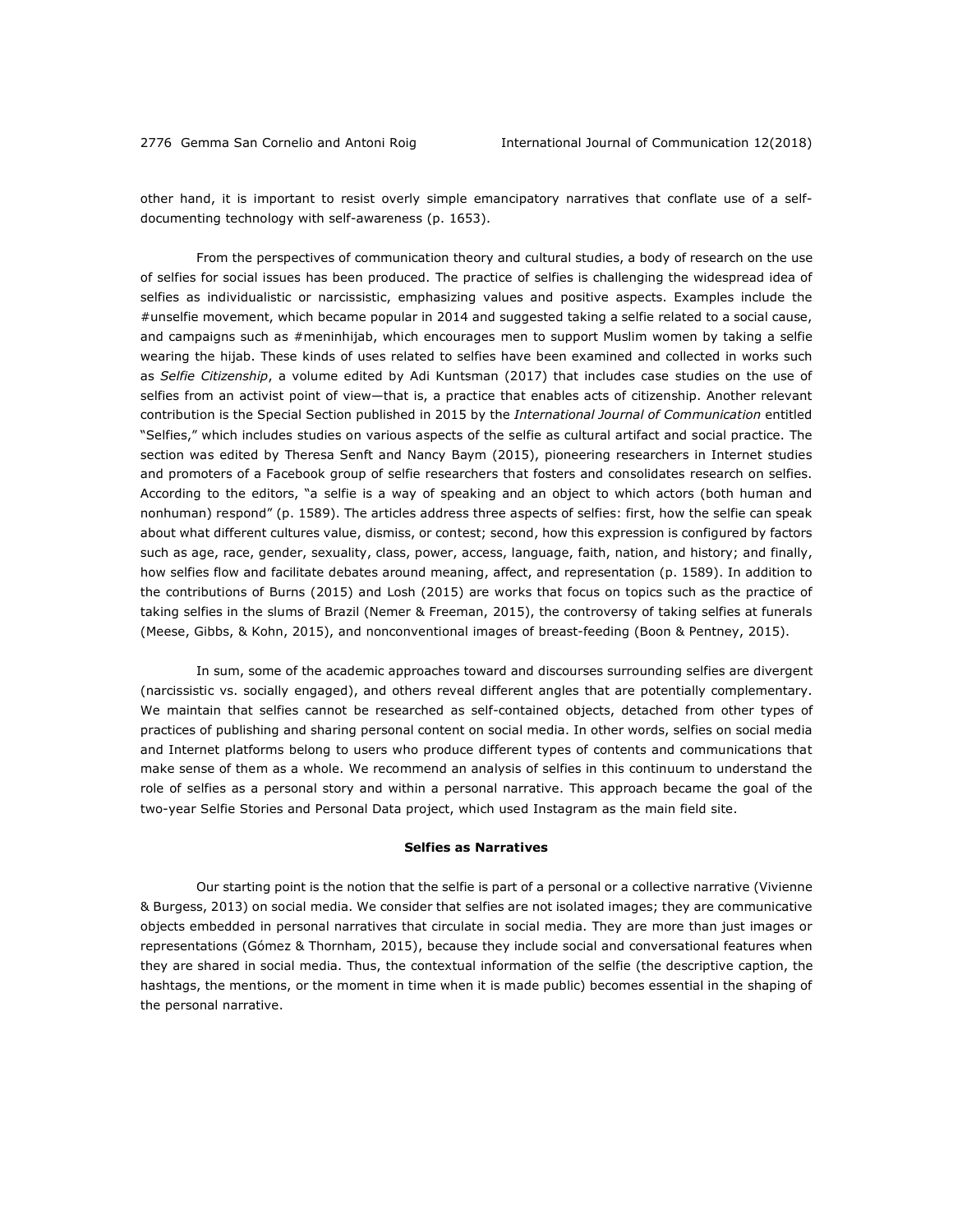The relevant point here is the context, understood in both technological and discursive terms. From our perspective, the meaning of taking a selfie depends on several variables. On the creator's side, it is crucial to consider the moment the image is taken, the position of the subject, the place, the people in the surroundings, who the explicit target audience may be (expressed through mentions and a caption), the connection of a given image to other users' images through hashtags, and, most importantly, the interrelation of different images and posts in the user's profile, suggesting continuity in a sort of personal narrative in progress. Hence, the data that are produced in both the creation and the reception of selfies call necessarily for different, complementary methodological approaches—both quantitative and qualitative.

The framework of narrative and storytelling is well suited for dealing with selfie research since the connection between images and narratives has taken one step further through the prominent roles of "stories" in recent updates to Facebook-owned social media sites such as Instagram and WhatsApp, and even to Facebook itself. In this story-intensive environment, characters, time, and causality—consubstantial elements of storytelling—become particularly relevant to our frame of analysis.

Although narrative analysis is not abundant in academic approaches to selfies, some authors, such as Fallon (2014), have approached selfies in a broader spectrum of images and narrative threads that emerge within and between images conforming to larger narrative streams or feeds. Georgakopoulou's (2016) approach to selfies as "small stories" includes, among other parameters of analysis, the voices of characters and narrators in a similar way to San Cornelio, Ardèvol, and Roig (2007), using classic storytelling analysis. Stressing the importance of comments produced on published selfies as a way of fostering a coproduced storytelling with the audience, Georgakopoulou notes, "the selfie is shared as a performance and/or responded to as a story" (p. 314). Using ethnography and content analysis techniques, Wargo (2017) also considers the narrative angle in analyzing selfies published in Tumblr by adolescents identified as part of the LGBTQ collective.

In a more general view, the contributions of research on narrative related to identity are more prolific. MacIntyre (1984) notes that the human is "essentially a story-telling animal" (p. 216). And storytelling "may be the way through which human beings make sense of their own lives and the lives of others" (McAdams, 1996, p. 295). According to Loseke (2007), narratives create identity at all levels of human social life: at the macro level are stories producing cultural identities; at the meso level, the policymaking process produces narratives of institutional identities; finally, at the micro level are stories producing personal identities, the self-understandings of unique, embodied selves about their selves. These narratives, according to Gergen (1994), "serve as vehicles for rendering ourselves intelligible" (p. 186).

As stated in classic narrative studies, time is one of the key dimensions of the experience of narrative along causality or space. At an individual level, a temporal perspective in researching selfies can provide a more comprehensive understanding of what a certain image published in a specific moment means for a user, as others have argued (Losh, 2015; San Cornelio, 2017). In other words, the context where the selfie is published on Instagram—a profile—configures a personal narrative with a temporal dimension that can be traced.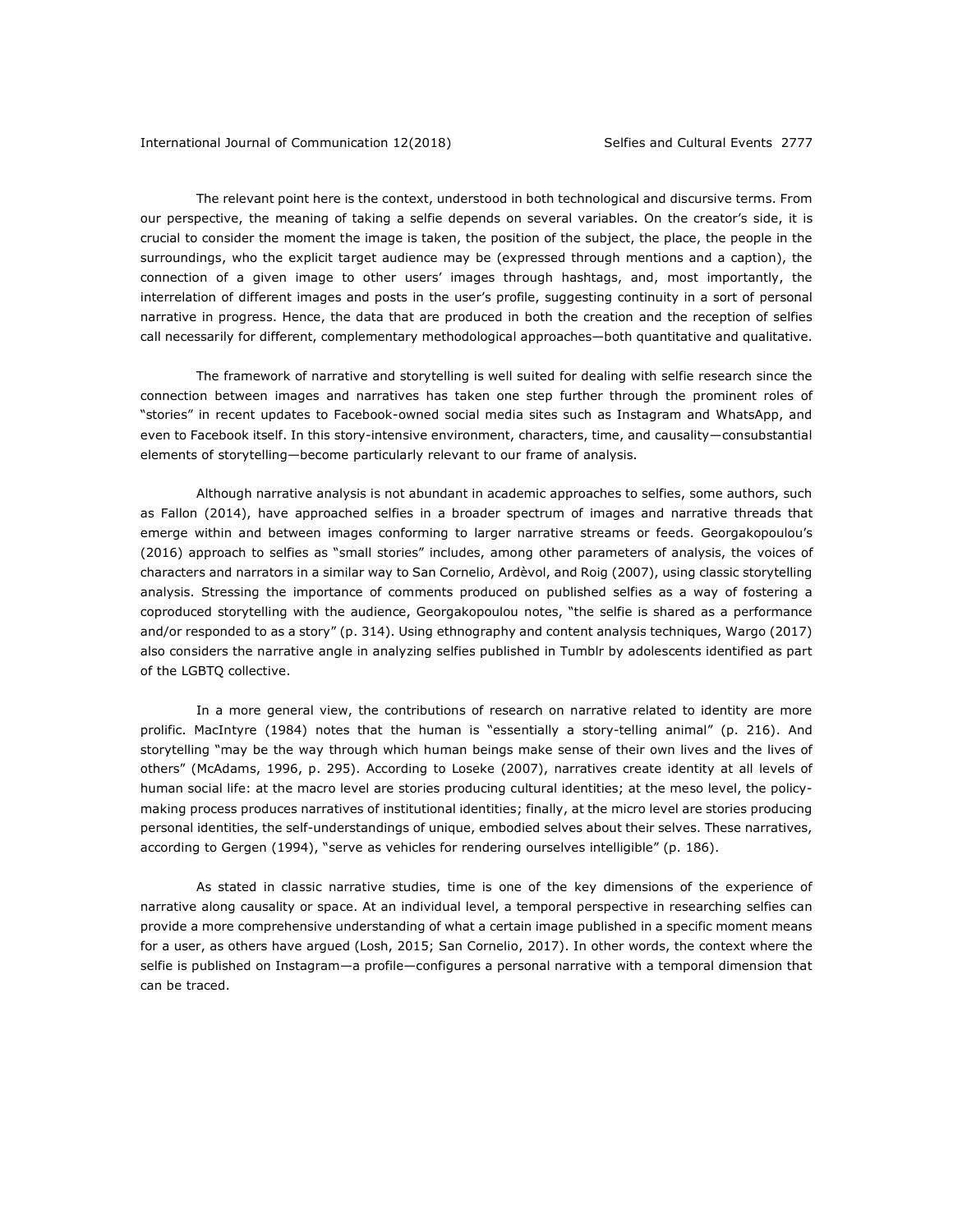1

At a collective level—specifically in digital storytelling or transmedia projects—different notions and layers of time become essential, combining the clock and calendar time of everyday interactions with the condensed event-based time of most narrative cultural products. For example, prime-time event television whether reality programs, premieres, season finales, or live events—foster real-time interaction and user production, from live-tweeting to Facebook group comments to WhatsApp group interaction, including related memes, gifs, shared amateur show recordings, screen captures, and even audience pictures in front of the TV set. This sort of interaction takes place mostly during the "event time"—in this case, the airing time—but also before and after the show (Schirra, Sun, & Bentley, 2014). This notion of connected experience of a media event through social media is useful for tracking shared personal narratives in extraordinary one-off or exclusive social events, such as music festivals, that are attached to a time and a place.

Thus, the notion of time in the context of narrative and storytelling could be an element to enable different methodological perspectives for conducting our research, as we explain in the next section.

#### **Methodological Approach**

We have introduced a few methodological approaches to research on selfies. Some projects employ a quantitative method inspired by big data (Bruno et al., 2014; Hochman & Manovich, 2013), and some qualitative inquiries have been produced in a cultural studies line (Senft & Baym, 2015). Another possible entry point is found in the work of Lobinger and Brantner (2015), which uses the Q method—a combination of qualitative and quantitative approaches that involves users' participation in their own image classification.

Our methodological choice involves a hybrid perspective, or mixed method (Creswell, 2015, and includes the idea of "remix" suggested by Markham (2013). This approach is justified by the need to enrich the quantitative data with qualitative data—in other words, "big data needs thick data" (Wang, 2013), or the complementarity of ethnography and big data (Ford, 2014). On the qualitative side, we conducted ethnographic fieldwork to better understand different forms of personal narratives; on the quantitative side, we took a big data approach oriented to the analysis of huge data sets.

To obtain the quantitative data, a scraper was developed by a programmer with the Selfie Stories project. Since our main focus is Instagram, the official API (application programming interface) was used as the base to develop an application to gather data using different methods of communication between various software components.<sup>4</sup> We took into account previous research on social media (Vis, 2013), particularly on Instagram, that has also been performed through the API. For instance, Highfield and Leaver (2015, 2016), pioneering the methodological discussion on Instagram research, focus mainly on tags and geolocation information and, more recently, on the visual relationship of text and icons such as emojis.

The result was a piece of software that allows the extraction and storage of information in a server, automating specific queries related to both hashtags and users on Instagram. The scraper was able to obtain

 $4$  Our scraper was developed on the Instagram API in 2015; consequently, the metadata related to the "stories" function is not captured.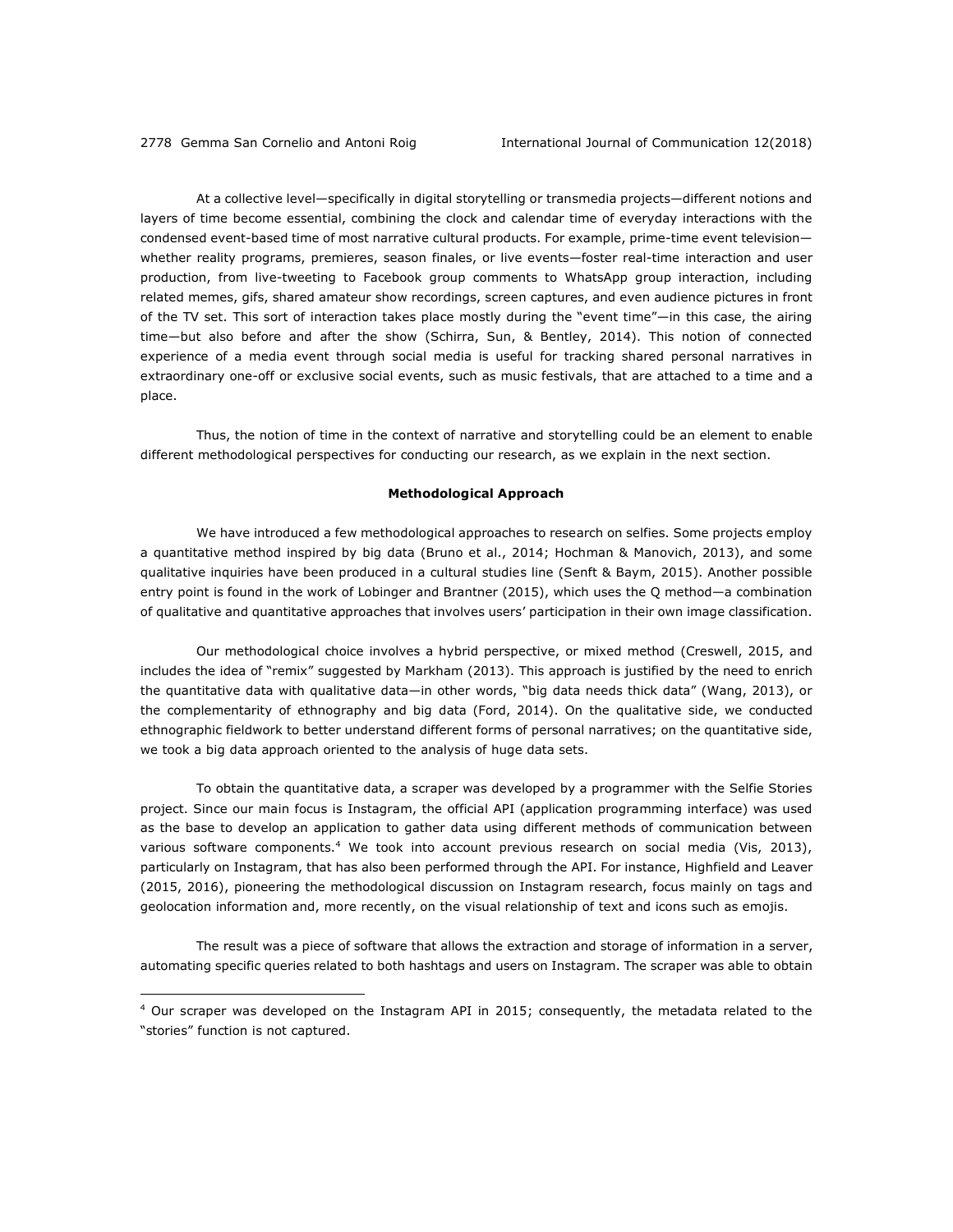#### International Journal of Communication 12(2018) Selfies and Cultural Events 2779

1

all the information related with the post (image, hashtag, captions and comments, date and time of uploading, users, likes count, geolocation—if the users have this option activated—and other choices). We performed hashtag-based scrapes for analyzing collective issues, such as the cases presented in this article, and user-based scrapes for individual-level research (previously reaching the user for consent).<sup>5</sup>

To test our methodology in the field, we decided to examine the use of selfies at mass cultural events, which we had identified beforehand as a relevant activity in terms of selfie uploads. Once situated at the event venues, we could conduct interviews, perform participant observation, and monitor the Instagram activity through the scraper. This simultaneity allowed us to capture both macro- and micro-level data and becomes relevant for making sense of the results obtained. Quantitative and qualitative data could provide a complementary and more comprehensive picture, and, at the same time, they may allow us to observe the boundaries and limitations of the research.

Even though our focus is the use of selfies, we decided to use the official tag for the events rather than the selfie tag for two reasons: first, we had already observed that some images are tagged as selfies, but they are not portraits (this could be interpreted as a strategy to reach a wider audience); second, and most interestingly, there are many of what could be defined as conventional—or canonical—selfies that are not tagged as such (Carmean & Morris, 2015). For this phenomenon, we suggest two possible interpretations: the selfie tag is refused or underused for some reason (e.g., because of the narcissistic readings, because it has become too mainstream or normative), or it could be a sign of naturalization of the selfie as a cultural form for personal storytelling by its practitioners—a self-identifying tag is no longer needed because it is seen as too obvious. Moreover, observing the selfies in context decenters them as isolated objects of study and allows for more rich interpretations contextualizing quantitative data with ethnographic field experience. In other words, this research aims to discover the role of selfies in cultural events but also how they are framed in personal narratives.

### **Data and Discussion**

This article presents the results obtained from two events that took place in Barcelona in 2016: the music festival Primavera Sound and the Barcelona Games World convention. Primavera Sound has become a reference in pop music festivals worldwide. The first festival was held in Barcelona in 2001, and its extensive, first-rate, and eclectic lineup attracts a massive—and diverse—audience, currently about 200,000 yearly attendants to two main events in Barcelona and Porto, Portugal. Barcelona Games World is a video game trade show that held its first event in October 2016 with a groundbreaking attendance of more than 120,000 visitors. During the three days of the show, the array of activities included new releases of games, consoles, and game devices from both key players in the sector and independent creators, plus talks, meet and greets, cosplay, live music, food, and dance—making it also a leisure festival.

<sup>&</sup>lt;sup>5</sup> This research has been carried out following ethical standards regarding anonymity of subjects. No real names have been used or can be inferred from this article. For the ethnographic fieldwork, an information consent form was delivered to the participants. For the scrapings, we have not included any personal information or metadata that could affect or harm the subjects whose posts are analyzed.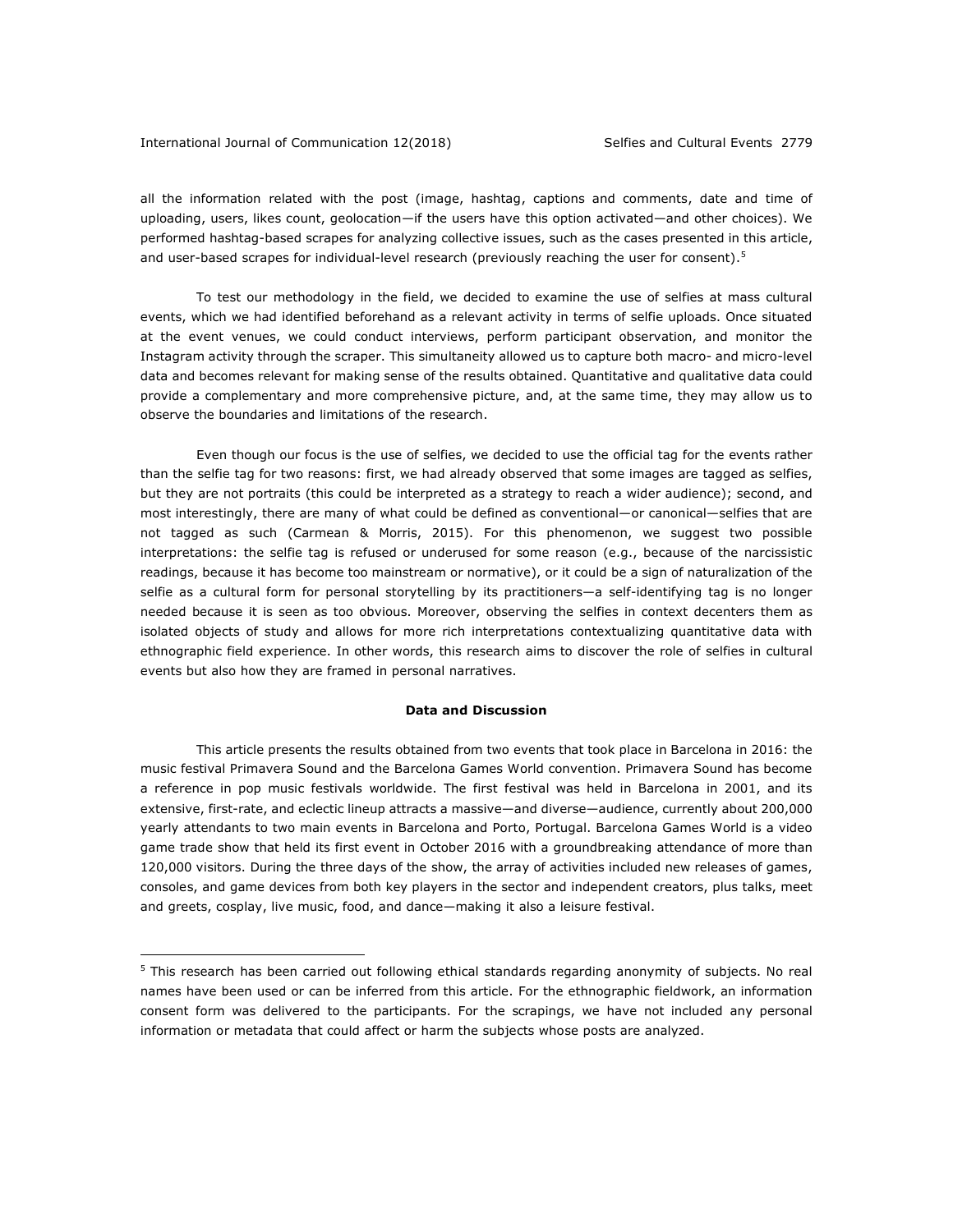From a conceptual point of view, and connecting with the idea of personal narrative, music and video games are both elements of popular culture that are largely incorporated in people's identity and personal images, so they are expected to be part of our narrative in one way or another. Moreover, these types of mass events are privileged spaces to showcase the exceptionality of a lived experience. In these contexts, the selfie can be a way to express the here and now as well as a key element when integrated in the everyday personal narratives favored by social media platforms such as Instagram.

As a methodological note, it is worth mentioning that the aim of this research was not to undertake a comparative analysis; rather, it was to test the performance of fieldwork with Instagram data analysis in events of a different nature. We decided to start with a consolidated cultural event such as Primavera Sound, where we expected, according to our initial observations, a widespread presence of the selfie practice, allowing us to obtain a relevant amount of data from the API. Subsequently, we chose a smaller and nonconsolidated event, also in a closed space where we could perform observation and where we expected to obtain a smaller amount of data. This approach made it possible for us to assess the scalability of the methodology.

## *Primavera Sound*

For the 2016 music festival in Barcelona, we collected data from our scraper during the first day of the festival (June 1) for 24 hours, monitoring the official tag for the event #primaverasound2016 and capturing a total of 1,760 posts that constituted our sample.

According to our specific query, the scraper returned information related to images, hashtags, captions and comments, date and time of uploading, users, likes count, and so on. The raw data file from the scraper, obtained in JSON (JavaScript object notation) format, was then converted into a spreadsheet, and later, the edited data were transferred into a visualization software to be analyzed using different configurations. Due to the importance of synchronicity with the ethnography, we wanted to obtain a "frozen" picture of what happened during those hours; this is why we did not update the information collected afterward, even if the combined analysis took place some months later. This means that, in both cases, all the information related to image likes, number of posts by users, comments, mentions, and all the metadata captured belongs strictly to the 24-hour data extraction on June 1.

In parallel to the scraper work, we conducted ethnographic fieldwork for seven hours. Different groups performed participant observation and conducted a total of 12 semistructured interviews that involved 30 people of ages ranging from 20 to 40. In the interviews, we asked about attendees' personal attachment to the event, their interest in taking selfies at the event, and their use and perceptions of social media, particularly Instagram. The interviews were conducted in different areas of the festival venue (Parc del Forum) during the resting time or between performances, and they were audio- and videotaped for later analysis.

Once all the data were gathered, the first level of our investigation was a manual categorization of the images by the content displayed. According to our categorization, 8.2% of the images were selfies,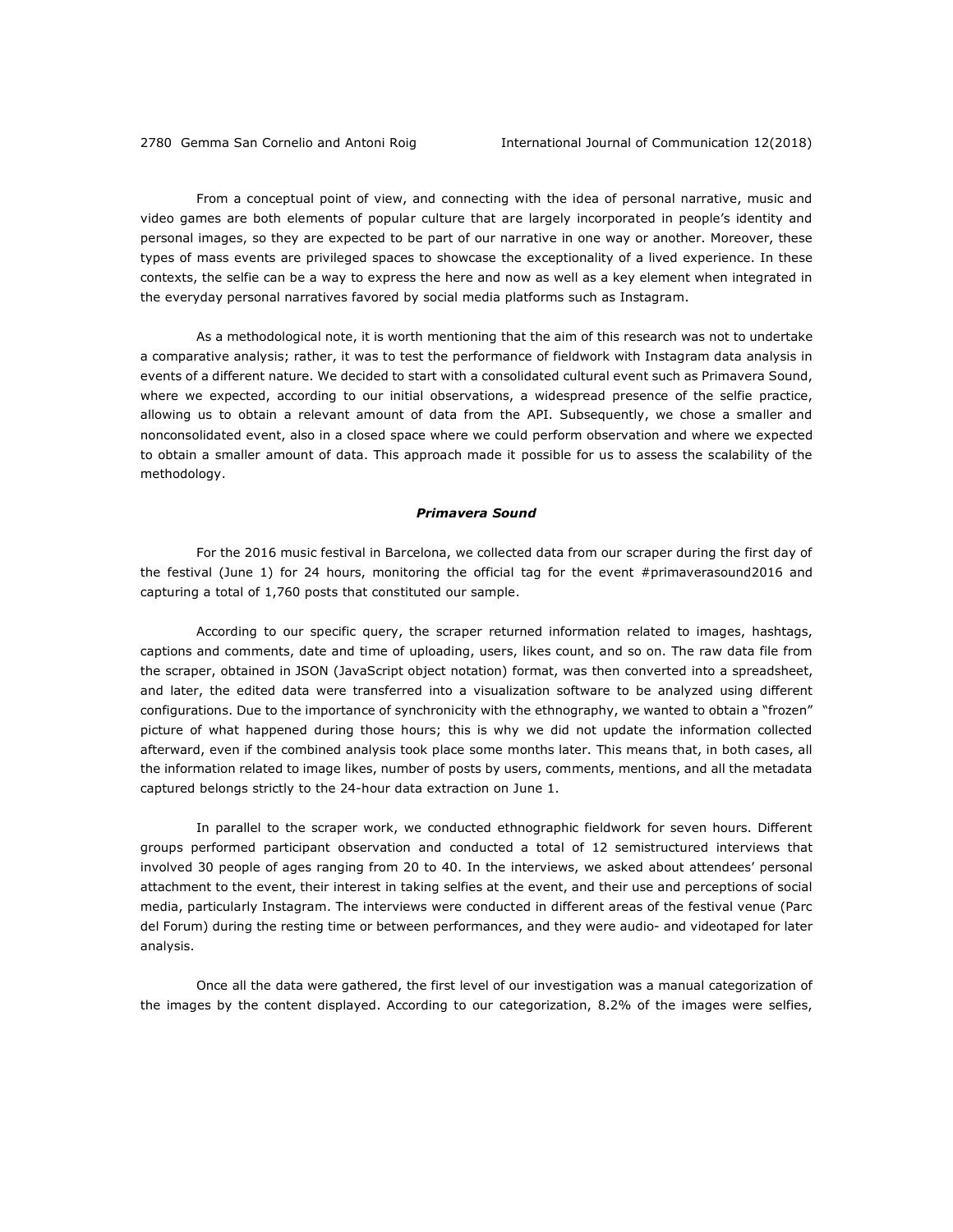1

7.3% were group selfies, 20.1% were portraits, 4.1% were images related to merchandising, 47.9% of the images depicted the festival facilities, and  $10.1\%$  were other types of images (see Figure 1).<sup>6</sup>



*Figure 1. Types of images at Primavera Sound.*

Some of the relevant points that emerge from this analysis are the number of selfies (15.5% including both individual and group selfies), which was less than expected based on our observations and interviews. Considering the set and diversity of visual motifs, most of the images are not selfies, but rather are of the stage and surroundings. Similarly, according to the tag cloud that includes hashtags and all the photo captions, the tag "selfie" is rarely used (see Figure 2).

 $6$  The selfies category includes pictures of not only the face but also different parts of the body (hands, feet, or objects identifying the Primavera Sound brand) that depicted the presence of the participants at the festival. Forty images (2.3%) were lost in the process of scraping. One explanation could be that they were deleted from the Instagram accounts.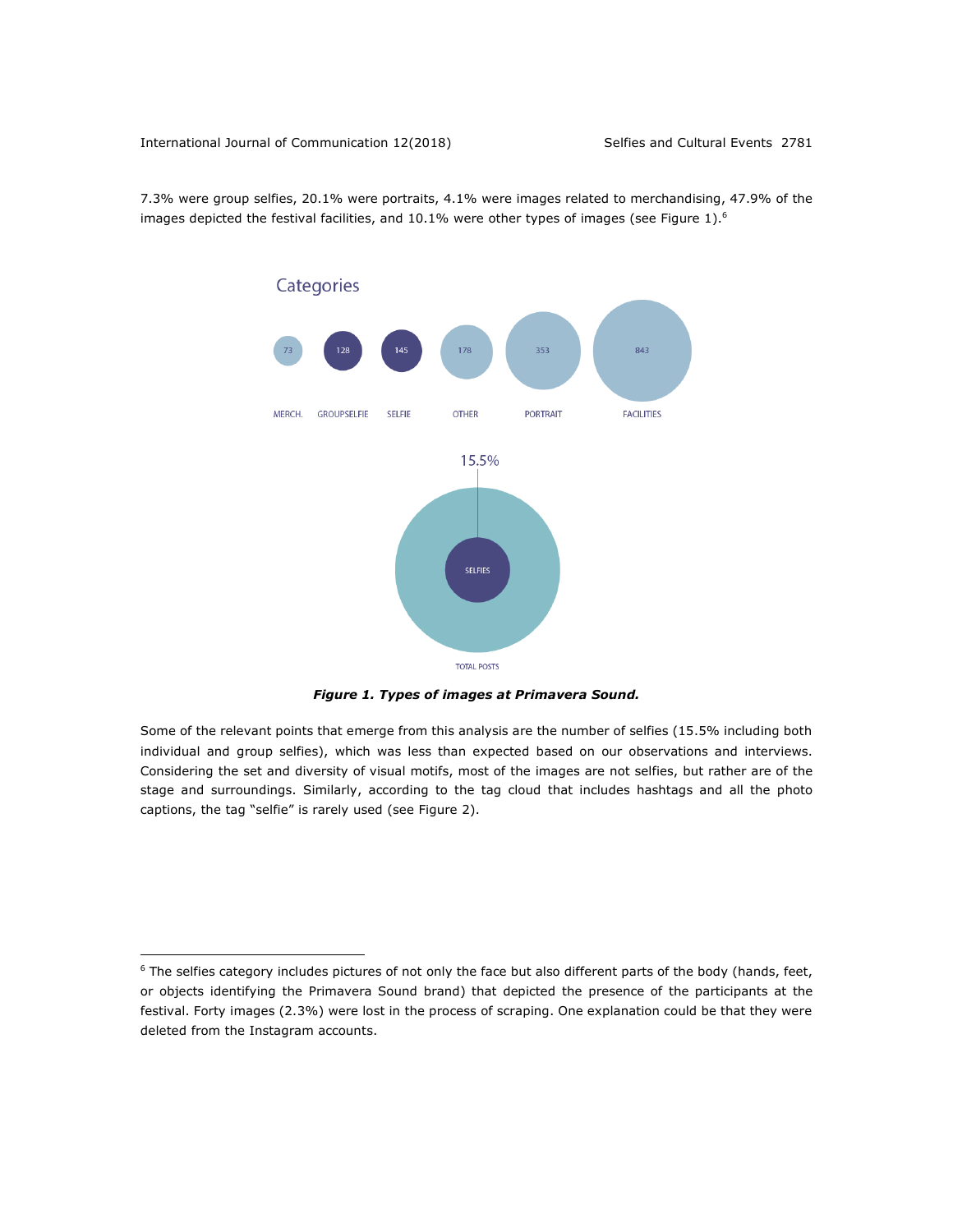

*Figure 2. Tag cloud with the content in captions and comments from Primavera Sound (frequency ranging from 1,760 to 15).*

This tendency was confirmed by some of the interviewees during the fieldwork. As one participant stated: "It makes no sense using a tag that reflects what is obvious" (female, interview 4); the information that a hashtag could add or reinforce is considered redundant in the case of the selfie tag.

The use of hashtags during the festival was primarily related to describing the moment being experienced and to the event and location. For one participant, "selfies show different feelings" (male, interview 3), and he does not use hashtags, just captions. It is evident from the tag cloud shown in Figure 2 that the brand of the event is very powerful; thus, it is not surprising that many users include it in their personal narratives and consequently spread it on Instagram. Other recurrent words are related to the music bands playing and the city of Barcelona. In addition to words, it is notable that two specific emojis appear at least 15 times in the sample.

Both the relative presence of selfie images within our sample and the lesser use of the selfie tag to identify them seem to point to the naturalization and normalization of selfies as a social practice. In fact, for one of our respondents, "There is no difference between selfies and 'ego shots,' is just a matter of name. With the camera, you had to wait to share the pictures, until they were uploaded" (female, interview 4). With this assertion, she highlights the only difference between ego shots (pictures taken with a camera) and selfies (taken by a phone) is the technical usability; the concept is exactly the same, so selfies are considered a long-standing practice that does not need to be tagged.

Some participants expressed nuances regarding their selfie practices. Most participants showed a preference for taking group selfies at the festival. "In group and in an entertaining context. Just myself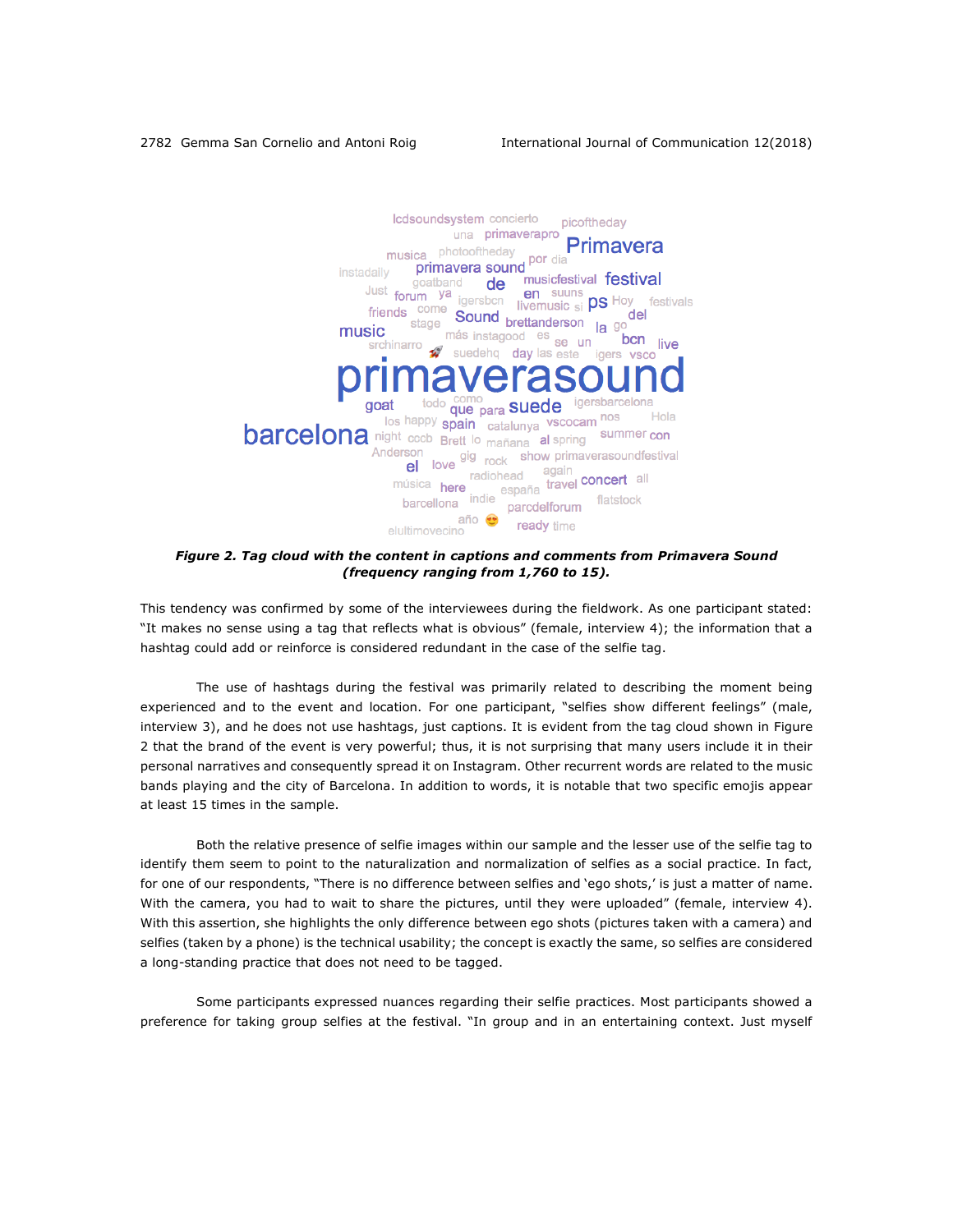would be egocentric" (male, interview 6). Expressed in different terms, they made a distinction between a kind of "deserved" selfie ("justified selfie," male, interview 6) and the selfies made by "superficial" people in ordinary situations. In other words, the fact of being at the festival justified making a selfie to share with friends, since many of them traveled to Barcelona from other countries to attend. For instance, a participant from Chile said: "If I take a selfie I would like to take advantage from it. We crossed the ocean and that justifies the selfie" (female, interview 2). To capture and share this moment as exceptional becomes almost mandatory.

The distinction of what is ordinary and exceptional becomes relevant when participants compare the festival selfies with other selfies that are of no interest to them, which are considered "showing off" like "those friends that are in search of an audience" (female, interview 5). This idea connects with the prejudices and moral considerations of the selfie as individualistic or narcissistic, since most of the participants affirmed that they were not expecting to get likes but were just communicating the experience with their close friends and circles. Additionally, in some conversations the idea surfaced that a selfie is often taken when a person is alone or when nobody could take a "good picture" of you.

To obtain a broader perspective on the temporality of images and posts, we examined the times with the most activity in image posting, finding various peaks. Analyzing the time frame corresponding to the first four minutes of the headliner Suede's concert, we observed that most of the uploaded pictures were unrelated to the concert and instead depicted previous moments (even from the day before). In fact, some users continued uploading pictures belonging to that specific time frame even some days afterward. This suggests a legitimation factor granted through the experience, which allowed users to extend their meaningful experience. Put simply, being present at a concert or festival allows a person not only to post images synchronically at the setting but to continue posting after the event using the corresponding hashtag. This is related to the practices of users retouching the images to stylize them for Instagram upload. As some participants stated, they consider Instagram the platform to show "beautiful and stylized images," compared to other platforms that are more ephemeral in terms of sharing images (such as Snapchat) and more related to intimate circles. In this regard, it is common to keep the pictures taken in a specific moment until they are edited and, therefore, ready to be shared.

We were also interested in the users' activity interacting with the images to understand which images are more popular and how the selfie is present within this sample. We identified the users and pictures that had more likes (in these 24 hours), and we realized that the top liked post belonged to a corporate user (a commercial fashion brand that is a festival sponsor). The ranking is followed by a post by a popular designer and film producer who posted a picture of Brett Anderson (of Suede) performing onstage (getting 382 likes) and other well-known users with strong profiles on social media—for instance, a blogger who writes about cultural events, festivals, and low-cost travel and has about 9,000 followers posted an image of some leaflets (82 likes). A straightforward conclusion can be extracted from this finding: the most popular users produce the most liked pictures regardless of the type of content displayed. Common features of these popular users are that they are young people who show trendy and "good lives" in their profiles, so a music festival is an interesting setting to deploy a narrative along with world travel.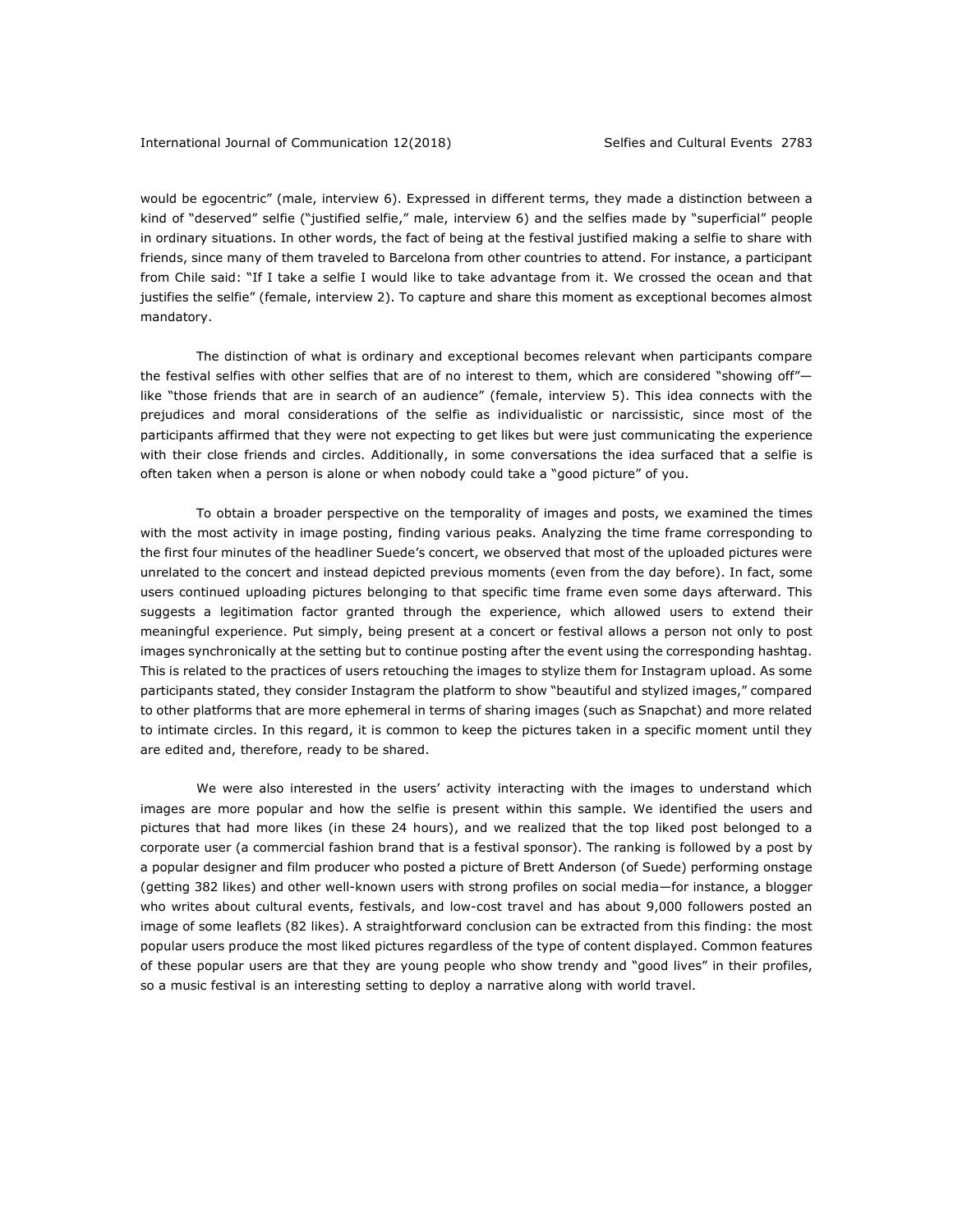We also analyzed the average number of pictures per person uploaded and found that the average number was between one and two. Some users uploaded more than five pictures each, but they are not necessarily coincident with the most liked; in fact, there was only one user who was both very active and liked at the same time, and coincidentally one of his most liked pictures is a selfie. The most active users at Primavera Sound exhibited a variety of stories and settings; an artist uploaded 10 pictures of his drawings, which are not related to the festival at all (he was using the Primavera Sound official hashtag, so we can assume he was trying to reach a wider audience). Another active user in our sample, a surfer from Bristol, had a collection of quality pictures of his lifestyle with artistic value as well.

In sum, regardless of whether images were liked, the practice of selfies is represented in similar proportion in the most active users to that identified in the general sample. But no matter the quantity of selfies, according to our ethnographic work, they are used strategically and consciously in the moments the users consider fit. In this sense, the meaning of selfies according to comments in most of the interviews is related more to "keep and save the moment and event as a memory" than to getting likes (female, interview 5).

#### *Barcelona Games World*

To refine our methodology, we tested it at a different event. We wanted to check whether the degrees of synchronicity observed in the Primavera Sound case were present in other types of events.

At the Games World show, we used the data scraper for 24 hours (October 7), monitoring the official tag for the event, #bcngamesworld, in Instagram. We obtained a sample of 719 posts. Additionally, we conducted four hours of ethnographic fieldwork and conducted three interviews with a total of about 10 participants. The participants in this case were slightly younger than those at Primavera Sound, ranging in age from 20 to 35. Participant observation took place inside the pavilions, and interviews were conducted after the inner fair activities, in a food-truck area and before a scheduled party. Our goal was to find a relaxed environment similar to the Primavera Sound event. As a general observation from the fieldwork, only a small number of the fair attendees stayed for the party, and some of the interviewees were reluctant to talk about selfies and about social media in general.

The image categorization process defined six categories (see Figure 3); individual selfies and group selfies were combined into one category, since an initial observation reported the same proportion as in the Primavera Sound case.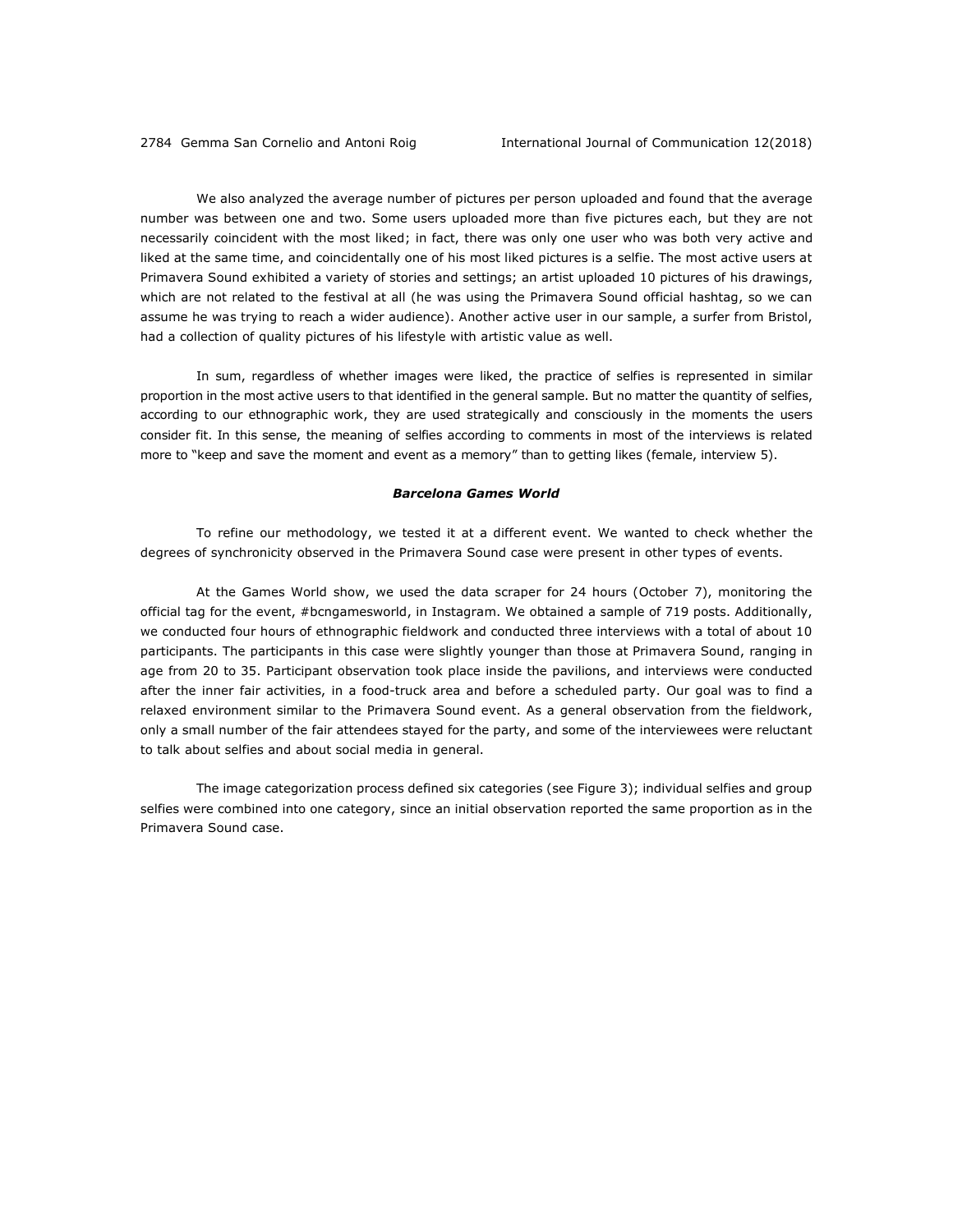

*Figure 3. Types of images at Barcelona Games World.*

Contrary to our perception during the participant observation, the overall proportion of selfies at Barcelona Games World was quite similar, even slightly higher (17%), than at Primavera Sound, and the number of portraits (32.7%) is undoubtedly higher. This finding is significant in terms of the role of the depiction of personal experience at this event and the interest in sharing it through social network sites. It seems that this event is closely related to the participants' identity (and, consequently, to their own personal narratives) and lived much more as an individual or small-group experience, in contrast to a music festival, where many of the pictures were of the stage and surroundings. At Barcelona Games World, the surroundings and facilities are present, as are gadgets and props, but depictions of people are far more prevalent (49.7% when combining selfies and portraits). Many of the selfies were taken with a selfie stick, so the perspective is more elevated, producing a specific type of image, with wider shots, people looking up the frame, and more of the background in the picture.

We observed participants carrying different types of cameras and gadgets and eager to have their photos taken, especially with celebrities or personalities related to gaming culture. Some of the interviewees were quite averse to talking about selfies and social networking sites. This position was expressed in terms such as: "People who want to tell everything about their lives in social media make me nervous" (female, interview 1), and "I don't have the need to let people know what I'm doing now" (male, interview 1). They explicitly reproduced many negative aspects and common stereotypes about social media and "people who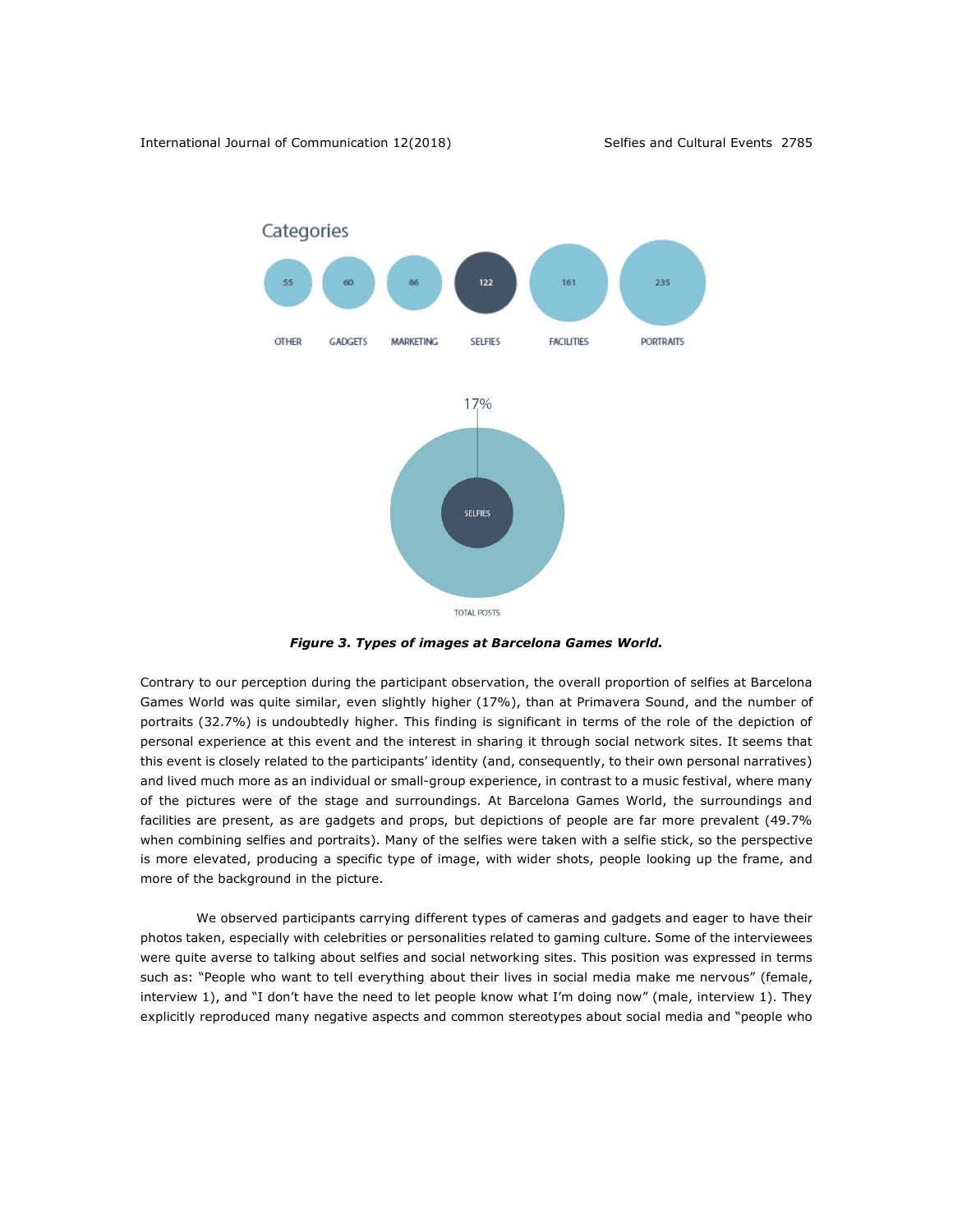use social media." Another participant said: "People who take individual selfies tend to do so in order to show themselves, to project an image, or to tell people, 'Hey, look where I am,' to receive others' acceptance, through likes, they count them. . . . We take group selfies" (male, interview 2).

It is remarkable that the only member of a group that was willing to "confess" to using Instagram was a woman. In a group interview, she laughed after saying: "I used to take a lot of selfies, but . . . I guess that I have grown up and I don't take that many nowadays" (female, interview 2). This idea resonates with Burns's (2015) conclusions on how discipline operates on women: since the interviewee grew up, she is more mature and has already "corrected herself" from taking selfies. In contrast, a group of professionals—men involved in music production in the games industry—openly shared their experiences with social media, used in this case as a promotional tool, and they had no problem taking selfies with celebrities around the fair. "I take some personal selfies for my social networks, and, as a professional in the video game industry, I take some group selfies with celebrities for promotional reasons" (male, interview 3). As at the Primavera Sound concert, the exceptionality of the Games World event as well as the preference to share with friends justified the making of a selfie. "I thought of taking a selfie from our stand for a friend who couldn't be here today" (male 2, interview 3).

As a methodological remark, it is noteworthy that the qualitative part of the research—especially the interviews—led us to expect that social media and selfies would be less present at Barcelona Games World, but the quantitative data indicated just the opposite. This may have happened because the moment we chose to conduct the interviews was not the most suitable (since many participants had already left the convention). Here, the quantitative approach balanced the results, similar to the Primavera Sound case study, where the qualitative approach added nuance to the results of the quantitative approach.

The tag cloud shown in Figure 4 reflects the content in picture captions and reveals further insights.



*Figure 4. Tag cloud with the content in captions and comments from Barcelona Games World (frequency ranging from 716 to 10).*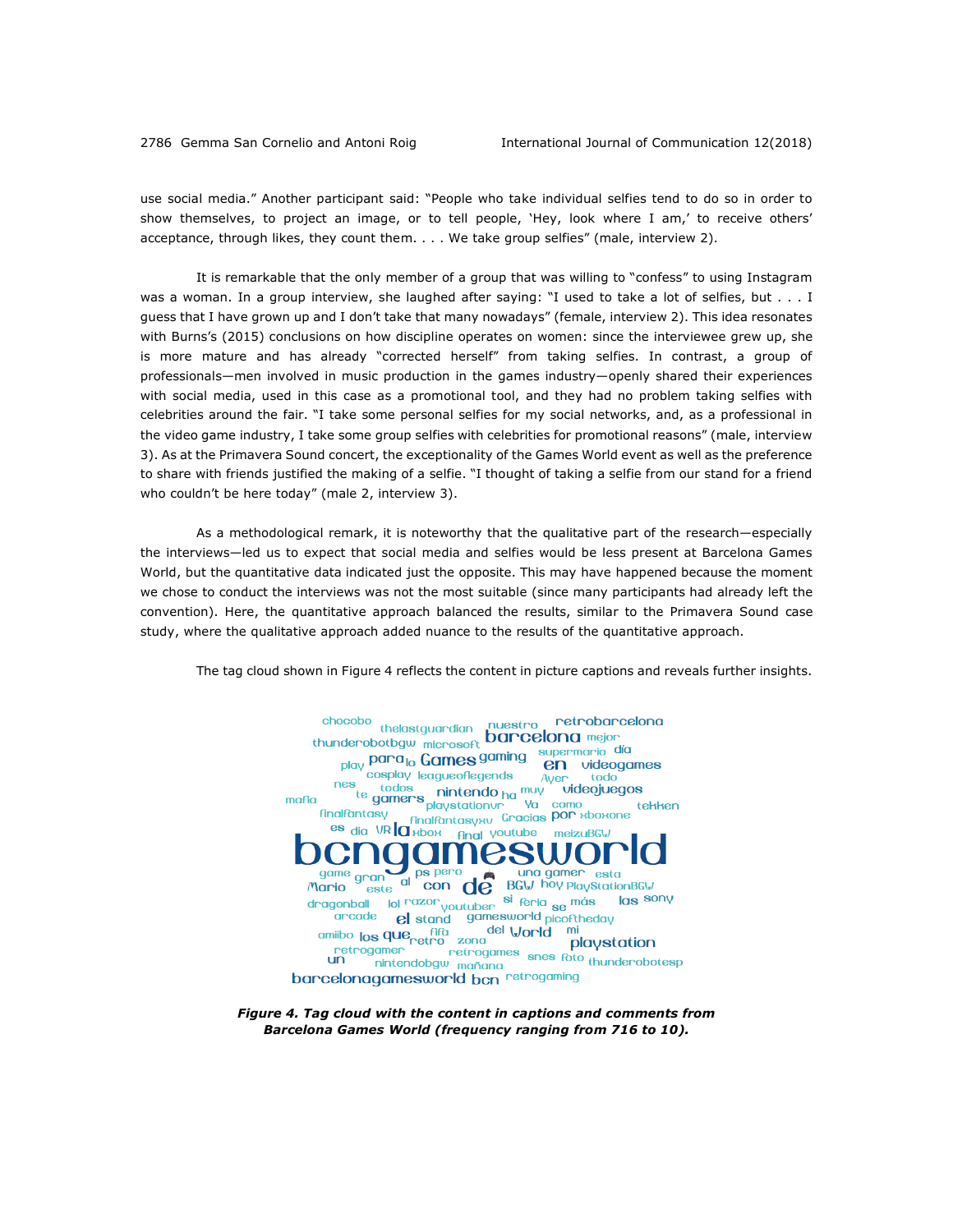Just as at the Primavera Sound event, apart from the official tag, the most repeated topics belong to the event, some key brands, and the city of Barcelona. Among all the words, just one icon, an emoji of a console (that appeared in 15 posts), is present as part of the graphic discourse.

Looking into the most liked images at this event reveals that the most celebrated images belong, respectively, to the account of a football team (80 likes) that was participating in a football game at the venue, and to the official account for the event. Additionally, some particularly liked photos belong to popular users in social media, as was the case at Primavera Sound. In the same vein, a popular YouTuber (with 191,000 subscriptions) whose channel focuses on football has a clear connection with the games related to this sport. His profile also includes a lot of selfies. Finally, among the most liked individual selfies (62 likes) is one belonging to a woman. Her profile, with many selfies, is connected to the manga culture, which is in turn associated to the gaming culture.

Among the most active users were commercial brands such as glasses manufacturers, aspiring YouTubers (with fewer followers than the consolidated ones), power gamers, and even some users with private accounts. It is worth noting that one of the most liked pictures of the event is a woman's group selfie (made with a selfie stick) having dinner with some game developers. She has an active Instagram account and is a consolidated YouTuber (with 34,000 subscriptions).

The users (both the more liked and the more active) at Barcelona Games World were more specialized in certain topics that are related explicitly or implicitly with the gaming culture. These users are indeed quite different from those at Primavera Sound (who deployed "good life" and "arty" profiles). The narratives here were more focused and the users were more professionalized in specific topics.

#### **Conclusions and Next Steps**

A first level of conclusions can be extracted from a methodological point of view. Our mixedmethods approach was valid in terms of contextualizing the quantitative data with an experience in a timebased context. Both approaches—qualitative and quantitative—complement each other and provide nuance to the results of our analysis. Synchronic research (big data and fieldwork) has allowed us not only to correct technical and methodological problems (for instance, to check whether the scraper returned the data properly in terms of the dates and times of the publication of the images) but also to understand different logics of Instagram use with deeper insights into what constituted meaningful experiences for the users. For instance, it was clear for the participants that taking a selfie in the context of an event is justified by the exceptionality of the moment (for instance, a photo with a musician or games celebrity). The images could be interpreted as a form of testimony that captures a unique moment, as in family albums in the past; but in the case of Instagram, the memories are narrated in real time and enhanced by the act of being shared, liked, and commented on. In other words, the exceptionality of the moment justifies the fact of taking a selfie and sharing it with an audience, which is composed, as our interviewees said, mainly of close friends. Also, as our research suggests, personal stories related to an event are mainly connected to the event time itself, but they can also cover other aspects related to the here and the now, such as the trip or the warmup to the event. Furthermore, this personal narrative is not necessarily linear or synchronous: some concert pictures may be uploaded days after the event, but the legitimacy factor ("I was there") plays an important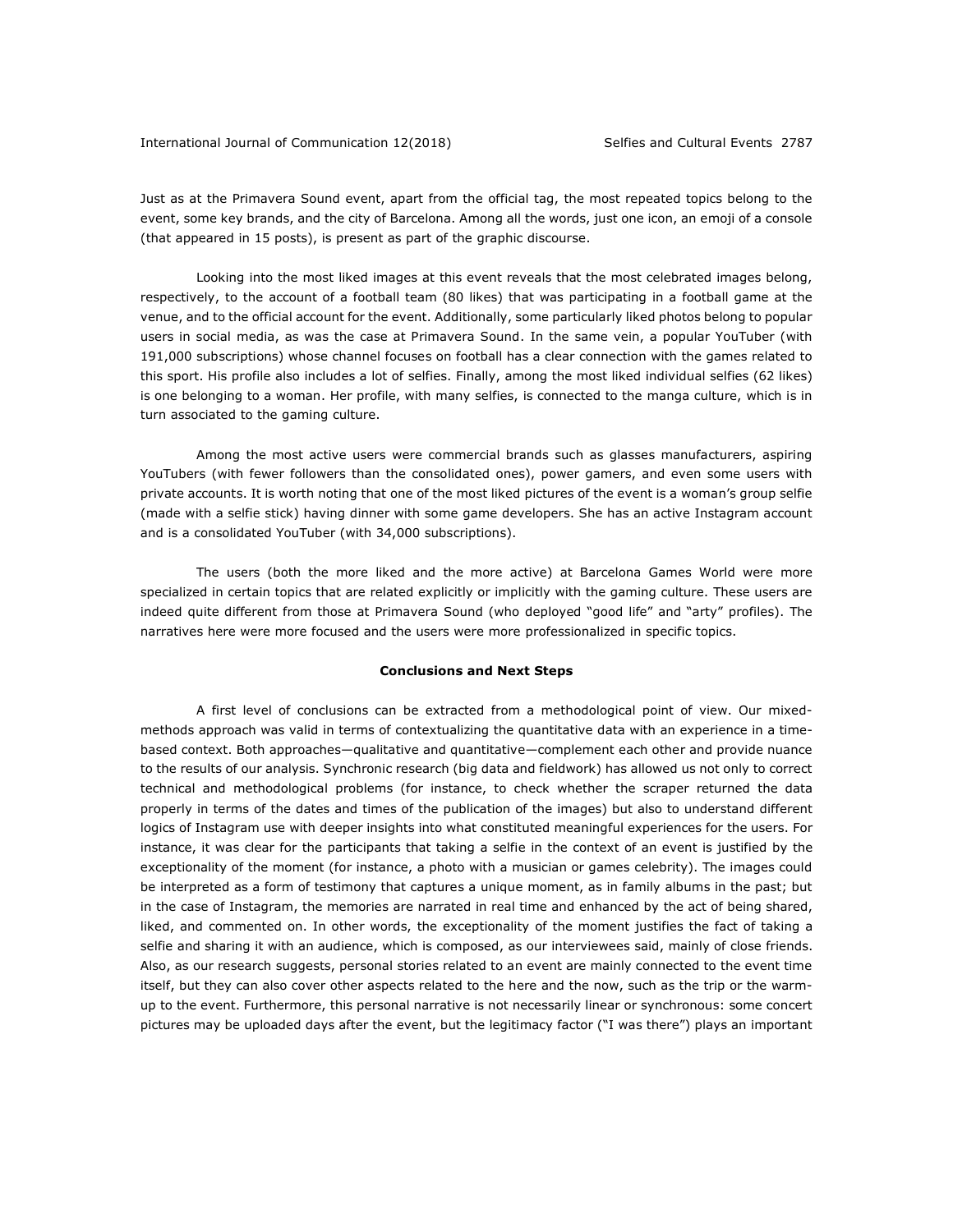<u>.</u>

role during the short time span the event can still be considered current. Here, we introduce time as an explicit element in social media analysis, but we would like to expand it in future research as a methodological contribution and in the framework of storytelling.

Despite the many differences between the Primavera Sound and Barcelona Games World events and some differences revealed through our fieldwork in attendees' personal stances toward selfies and social media, we can identify some similarities in the selfies and selfie use.

The interviews provided interesting information about the selfie practice and meaning, pointing to less use of explicit selfie tags. This behavior indicates a consolidation and normalization of the practice of the selfie at a broader level, even if some users are expressing a sort of justification. This could be connected with the discourse of social devaluation of the selfie and moral panics that emerged in specific moments in our conversations.

The decision to use or not use a specific tag is influenced by the purpose of reaching as wide an audience as possible: one of the participants (male 2, interview 3), when asked about the use of the selfie tag, responded that he does not use the selfie tag, but rather uses other tags related to the event. Moreover, he said he used "spontaneous tags" related to the moment and "mainly in English" rather than Spanish or Catalan, which are languages that would reach smaller potential audiences.

Parallel to the research related to cultural events that are the subject of this article, we observed the evolution of the use of the selfie tag in the Instagram application. To ascertain how the selfie tag was being used over the course of the project (2014–2017), we queried regularly the online application Iconosquare (when it was free).<sup>7</sup> Through this process, we observed that the oscillation in the number of images tagged as selfies during these years is consistent with other data, such as Google Trends, which point to decreasing use of the selfie tag.

This general observation points to a different phase in the social use and perception of selfies that may be correlated with the research on the topic. In other words, this trend might reflect a decreasing interest in the selfie as an isolated practice through a specific tag, but also the consolidation of a practice that is normalized and embedded in other practices in digital culture.

<sup>&</sup>lt;sup>7</sup> When we started to search (November 2014), the number of images tagged as selfies was 200 million. This number increased steadily at a pace of 3 million images per week. From July to September 2015, this number slowly decreased to 2.9 million per week. In July 2017, the number of posts with the selfie tag was lower than the number recorded in September 2017. Three weeks later, the number of selfie tags grew at a pace of 1 million per week. As of February 2018, the number of images tagged as selfies was 336,675,600, and it was growing at a pace of less than 1 million (875,000) per week.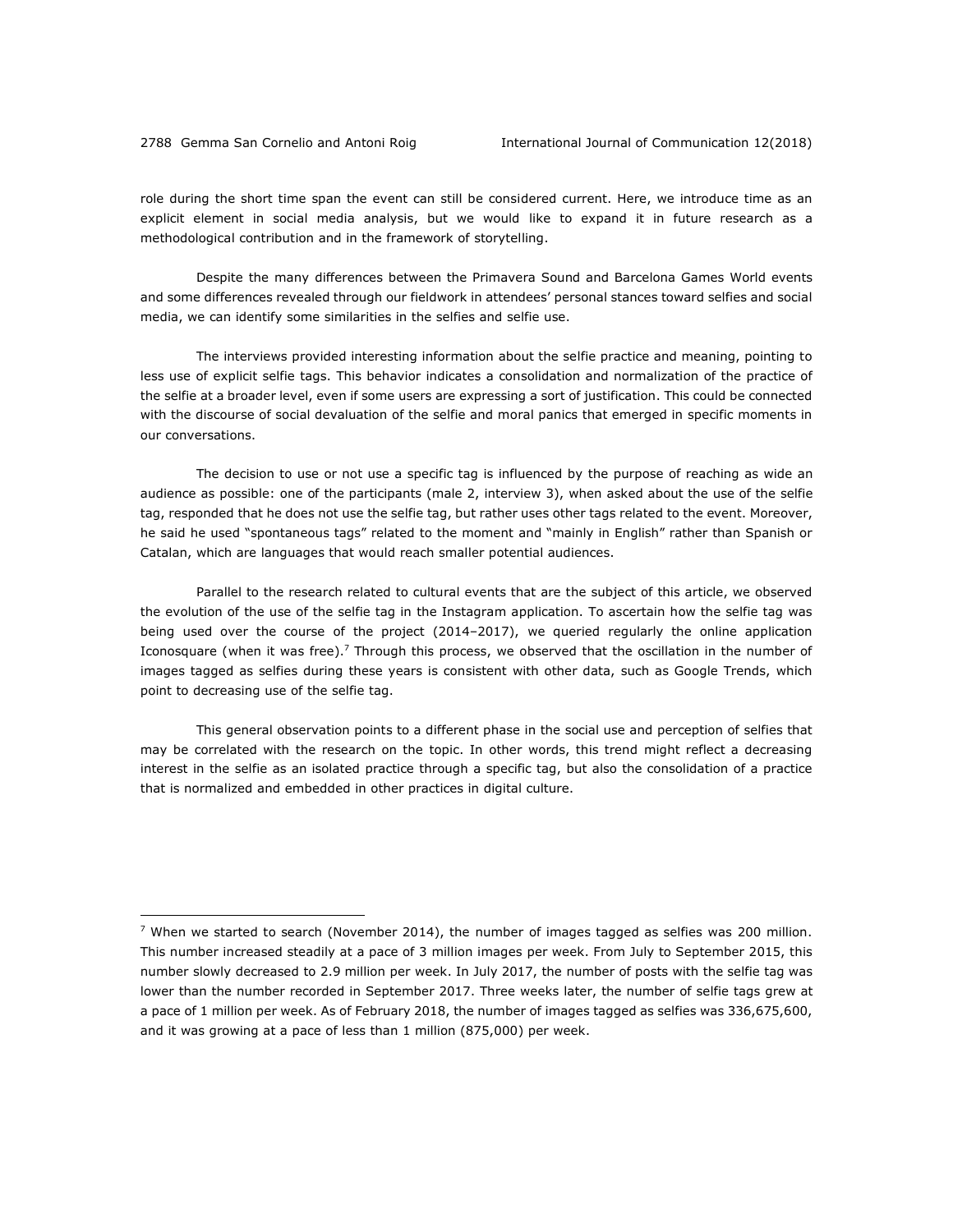# **References**

- Boon, S., & Pentney, B. (2015). Virtual lactivism: Breastfeeding selfies and the performance of motherhood. *International Journal of Communication*, *9*, 1759–1772.
- Bruno, N., Bertamini, M., & Protti, F. (2015). Selfie and the city: A world-wide, large, and ecologically valid database reveals a two-pronged side bias in naïve self-portraits. *PLOS ONE*, *10*(4). Retrieved from https://doi.org/10.1371/journal.pone.0124999
- Bruno, N., Gabriele, V., Bertamini, M., & Tasso, T. (2014). "Selfies" reveal systematic deviations from known principles of photographic composition. *Art and Perception*, *2*(1‒2), 45–58.
- Burns, A. (2015). Self(ie)-discipline: Social regulation as enacted through the discussion of photographic practice. *International Journal of Communication*, *9*(1), 1716–1733.
- Carmean, D. M., & Morris, M. E. (2015). *Selfie examinations: Applying computer vision, hashtag scraping and sentiment analysis to finding and interpreting selfies.* Hillsboro, OR: Intel Labs. Retrieved from https://nebula.wsimg.com/27bab6eda0e75b69fcab8a5cdc4e22af ?AccessKeyId=A6A4DAF733A0F616E396&disposition=0
- Creswell, J. W. (2015). *A concise introduction to mixed methods research*. Thousand Oaks, CA: SAGE Publications.
- Fallon, K. (2014, October). Streams of the self: The Instagram feed as narrative autobiography. In H. Moura, R. Sternberg, R. Cunha, C. Queiroz, & M. Zeilinge (Eds.), *Interactive narratives, new media and social engagement: Proceedings* (pp. 55–60). University of Toronto, Canada. Retrieved from http://interactiveconference.spanport.utoronto.ca/resources/ InteractiveNarratives-proceedings.pdf
- Ford, H. (2014). Big data and small: Collaborations between ethnographers and data scientists. *Big Data and Society*, *1*(2), 1–3.
- Gabriel, F. (2014). Sexting, selfies and self-harm: Young people, social media and the performance of self-development. *Media International Australia*, *151*(1), 104–112.
- Gergen, M. (1994). The social construction of personal histories: Gendered lives in popular autobiographies. In T.R. Sarbin & J. I. Kitsuse (Eds.), *Constructing the social* (pp. 19–44). Thousand Oaks, CA: SAGE Publications.
- Georgakopoulou, A. (2016). From narrating the self to posting self(ies): A small stories approach to selfies. *Open Linguistics*, *2*(1), 300–317.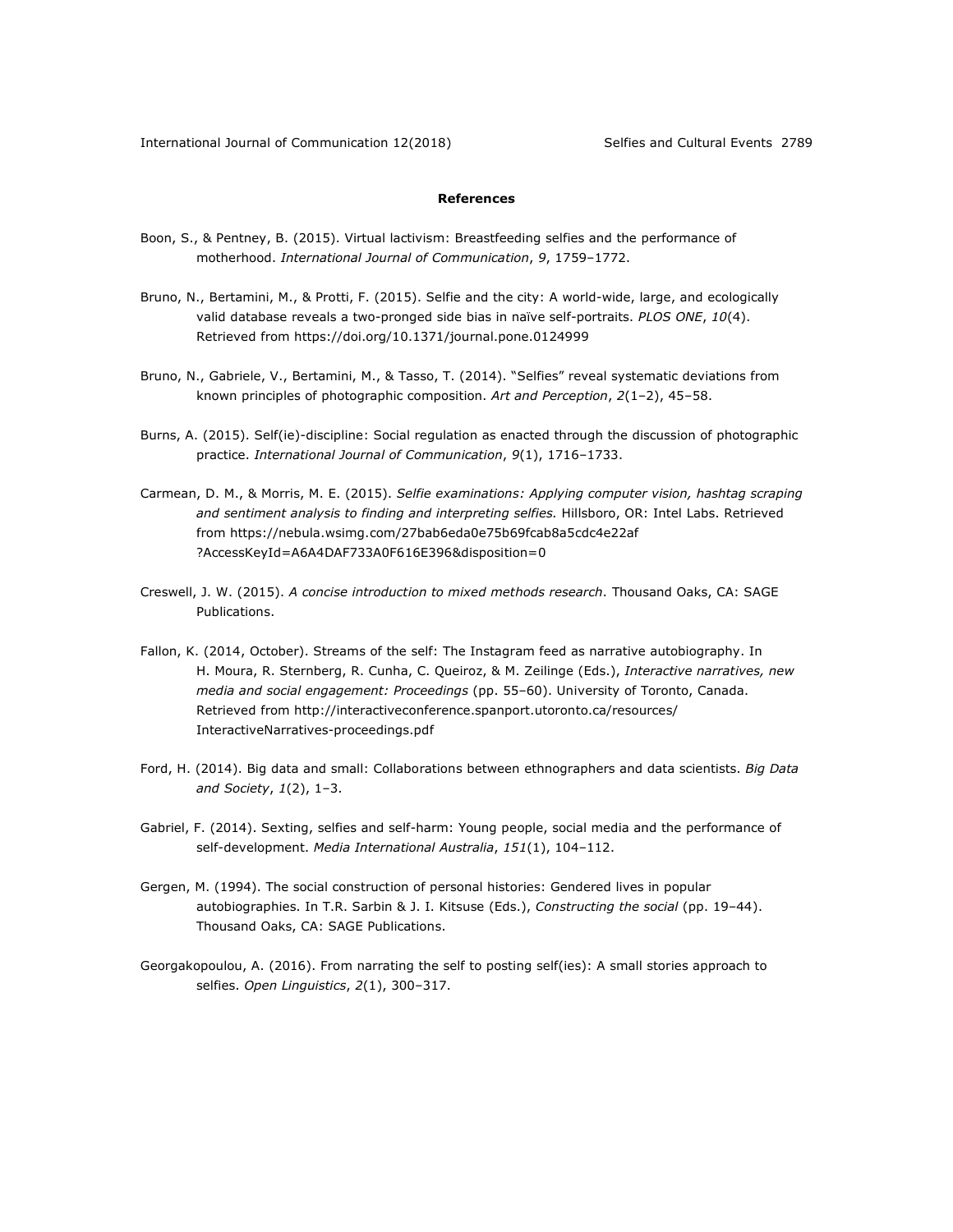- Goldberg, G. (2017). Through the looking glass: The queer narcissism of selfies. *Social Media + Society*, *3*(1), 1–11.
- Gómez-Cruz, E. (2012). *De la cultura Kodak a la imagen en red: Una etnografía sobre fotografía digital* [From the Kodak culture to the networked image: An ethnography on digital photography]. Barcelona, Spain: Editorial de la Universitat Oberta de Catalunya.
- Gómez-Cruz, E., & Thornham, H. (2015). Selfies beyond self-representation: The (theoretical) f(r)ictions of a practice. *Journal of Aesthetics and Culture*, *7*, 1–10.
- Gunthert, A. (2015, Spring). The consecration of the selfie: A cultural history. *Études Photographique*s, *32.* Retrieved from http://etudesphotographiques.revues.org/3537
- Halpern, D., Valenzuela, S., & Katz, J. E. (2016). "Selfie-ists" or "Narci-selfiers"? A cross-lagged panel analysis of selfie taking and narcissism. *Personality and Individual Differences*, *97*, 98–101.
- Highfield, T., & Leaver, T. (2015). A methodology for mapping Instagram hashtags. *First Monday*, *20*(1)*.* Retrieved from https://doi.org/10.5210/fm.v20i1.5563
- Highfield, T., & Leaver, T. (2016). Instagrammatics and digital methods: Studying visual social media, from selfies and GIFs to memes and emoji. *Communication Research and Practice*, *2*(1), 47–62.
- Hochman, N., & Manovich, L. (2013). Zooming into an Instagram City: Reading the local through social media. *First Monday*, *18*(7). doi:https://doi.org/10.5210/fm.v18i7.4711
- Kuntsman, A. (Ed.). (2017). *Selfie citizenship*. Basel, Switzerland: Springer International.
- Lobinger, K., & Brantner, C. (2015). In the eye of the beholder: Subjective views on the authenticity of selfies. *International Journal of Communication*, *9*, 1848–1860.
- Loseke, D. (2007). The study of identity as cultural, institutional, organizational, and personal narratives: Theoretical and empirical integrations. *Sociological Quarterly*, *48*(4), 661–688.
- Losh, E. (2015). Feminism reads big data: "Social physics," atomism, and selfiecity. *International Journal of Communication*, *9*, 1647–1659.
- MacIntyre, A. (1984). *After virtue: A study in moral theory*. Notre Dame, IN: University of Notre Dame Press.
- Markham, A. N. (2013). Remix culture, remix methods: Reframing qualitative inquiry for social media contexts. In N. Denzin & M. Giardina (Eds.), *Global dimensions of qualitative inquiry* (pp. 63–81). Walnut Creek, CA: Left Coast Press.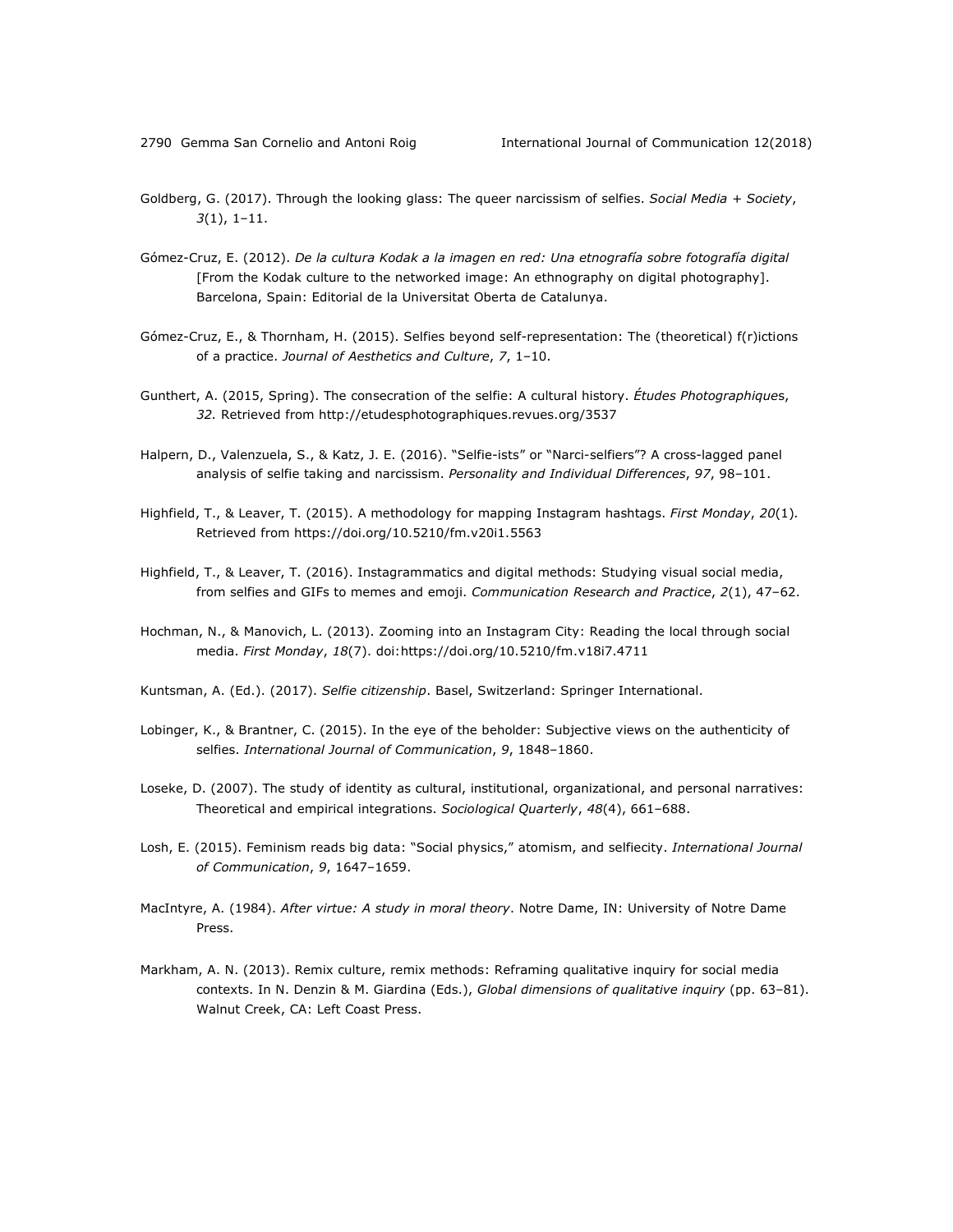- McAdams, D. P. (1996). Personality, modernity, and the storied self: A contemporary framework for studying persons. *Psychological Inquiry*, *7*, 295–321.
- Meese, J., Gibbs, M., & Kohn, T. (2015). Selfies at funerals: Mourning and presencing on social media platforms. *International Journal of Communication*, *9*, 1818–1831.
- Nemer, D., & Freeman, G. (2015). Empowering the marginalized: Rethinking selfies in the slums of Brazil. *International Journal of Communication*, *9*, 1832–1847.
- San Cornelio, G. (2017). Visiones contemporáneas de la maternidad en Instagram: Una aproximación mixta al estudio del selfie como narrativa personal [Contemporary visions of maternity in Instagram: A mixed method approach to the study of selfie as personal narrative]. *Rizoma*, *5*(2). Retrieved from https://online.unisc.br/seer/index.php/rizoma/article/view/11287
- San Cornelio, G., Ardèvol, E., & Roig, A. (2007, September). *Broadcast yourself! Internet and playful media practices.* Paper presented at the Transforming Audiences conference, London, UK. Retrieved from http://openaccess.uoc.edu/webapps/o2/handle/10609/21821
- Schirra, S., Sun, H., & Bentley, F. (2014, April–May). Together alone: Motivations for live-tweeting a television series. In *Proceedings of the SIGCHI Conference on Human Factors in Computing Systems* (pp. 2441–2450). New York, NY: ACM. doi:10.1145/2556288.2557070
- Senft, T. M., & Baym, N. K. (2015). What does the selfie say? Investigating a global phenomenon. *International Journal of Communication*, *9*, 1588–1606.
- Tifentale, A., & Manovich, L. (2015). Selfiecity: Exploring photography and self-fashioning in social media. In D. M. Berry & M. Dieter (Eds.), *Postdigital aesthetics* (pp. 109–122). London, UK: Palgrave Macmillan. https://doi.org/10.1057/9781137437204\_9
- Twenge, J. M., & Campbell, W. K. (2009). *The narcissism epidemic: Living in the age of entitlement*. New York, NY: Free Press.
- Vis, F. (2013). A critical reflection on big data: Considering APIs, researchers and tools as data makers. *First Monday*, *18*(10). Retrieved from https://doi.org/10.5210/fm.v18i10.4878
- Vivienne, S., & Burgess, J. (2013). The remediation of the personal photograph and the politics of selfrepresentation in digital storytelling. *Journal of Material Culture*, *18*(3), 279–298.
- Wang, T. (2013, May 13). Big data needs thick data. *Ethnography Matters.* Retrieved from http://ethnographymatters.net/blog/2013/05/13/big-data-needs-thick-data/
- Wargo, J. M. (2017). "Every selfie tells a story . . . ": LGBTQ youth lifestreams and new media narratives as connective identity texts. *New Media & Society*, *19*(4), 560–578.